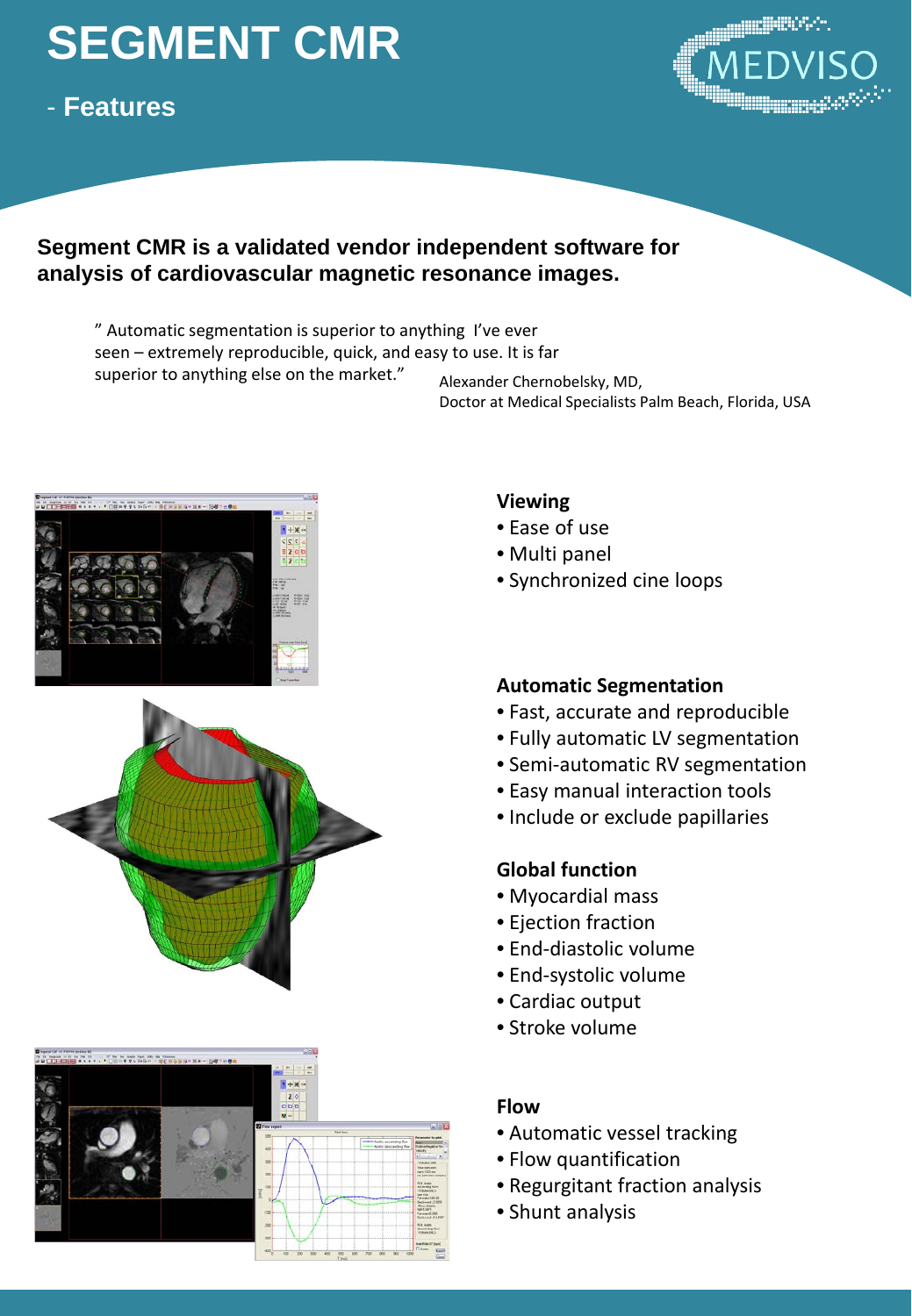

# MEDVISO Report generated 2011-03-15 by Dr Gonzále:<br>decenne values from Manuira Maler. Ana 20-20 ww<br>Time Imsl

### **Viability**

- Fully automated segmentation
- Partial volume effect compensation
- Extensively validated
- Transmurality as bull's eye plot

### **Regional function**

- Wall thickness
- Wall thickening
- Bull's eye plot based on 17 segment AHA model

### **Loading possibilities**

- Full DICOM support
- Patient database
- DICOM server
- PACS connection
- Plugin to Sectra PACS

### **Report function**

- Images
- Global function
- Reference value
- Comments by reviewing doctor
- Adjustable for your clinic

### **REGULATORY STATUS**

SEGMENT CMR bears the CE marking of conformity and is certified according to the ISO 13485 standard. SEGMENT CMR is specifically developed for clinical use from the FDA 510(k) approved research software SEGMENT.

Medviso AB was founded in 2007 by Associate Professor Einar Heiberg as a spin-off from research at Lund University Sweden. Lund University is a share holder of the company. Software development are compliant with standards ISO 1041, ISO 13485, ISO 14971, ISO 62304, ISO 62366 and 21 CFR 820, 21 CFR 11 and LVFS:2003:11.

www.medviso.com info@medviso.com Phone: +46-76-1836442

FREE EVALUATION LICENSE AT WWW.MEDVISO.COM

Medviso AB | Griffelvägen 3 | SE- 224 67 Lund | Sweden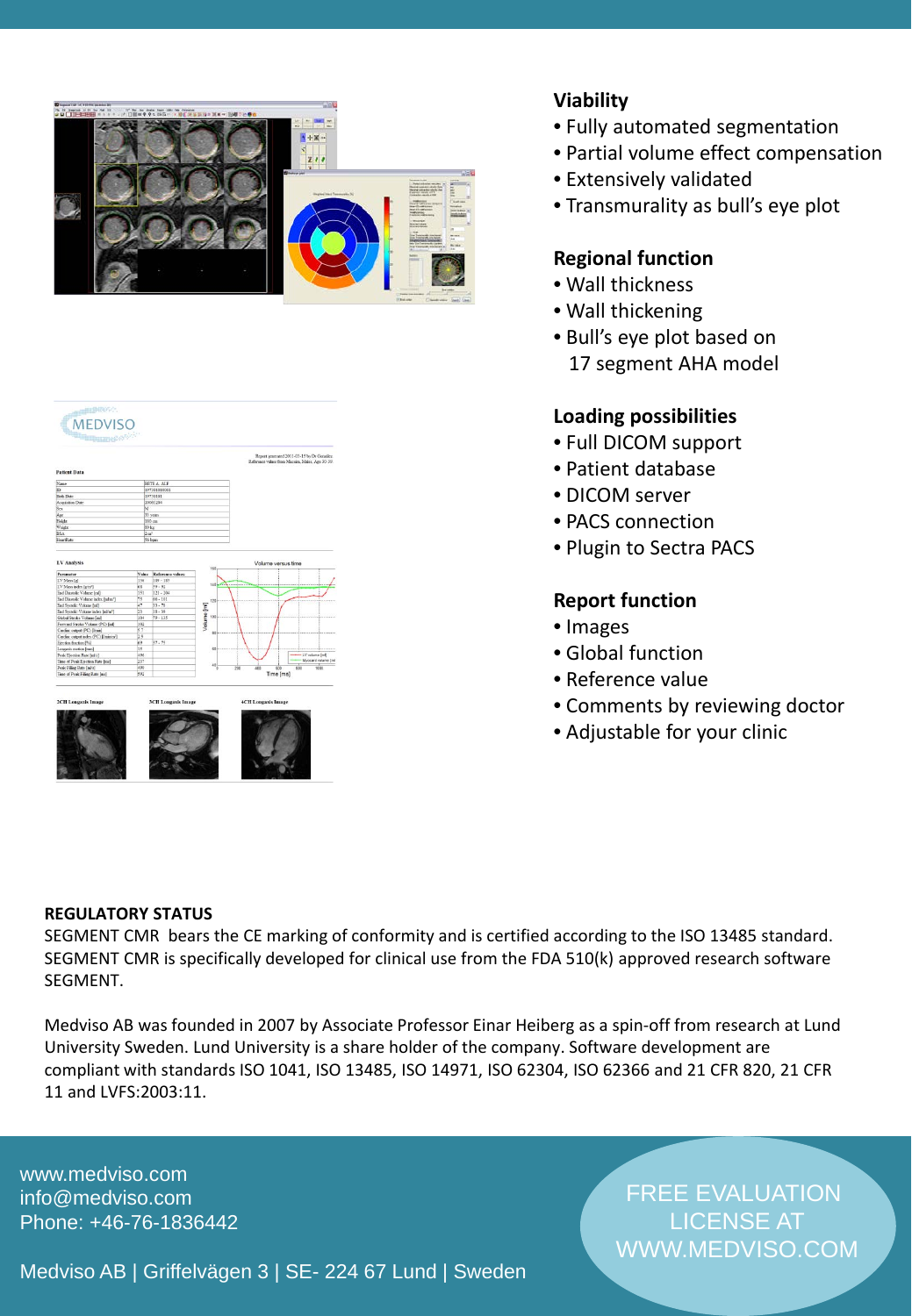### **SEGMENT CMR**

- **Validation and research**

### **Segment CMR stands on a solid research platform. It is the most validated software for Cardiovascular Magnetic Resonance Imaging on the market.**

### **General image analysis tools**

All general tools, such as volume quantification, measurements, data loading, and graphical display are validated and tested for each software version. **Heiberg et al,** *BMC MI* **2010**

### **Left ventricle segmentation**

**Infarct quantification**

versus reference standard. **Heiberg et al,** *Radiology* **2008.**

Segment CMR is the software on the market with infarct quantification validated

Segment CMR have a market leading automated LV segmentation algorithm **Heiberg et al,** *CINC* **2005, Tufvesson et al, submitted 2013.**

EDV

R=0.94 n<0.01



### $n = 0.5135$  $217%$  $3.3 + 2.7 %$ <del>, presenta</del>

### **Flow**

Accurate flow quantification is crucial for evaluation of valve function and shunts. Flow quantification including eddy current compensation and anti aliasing have been carefully validated. **Heiberg et al, SCMR 2007, Heiberg et al,** *BMC MI* **2010.**

### **Wallthickening**

Wallthickening and regional function have been used and validated in multiple research studies. **Engblom et al, Circ Cardiovas Imag, 2009.** 





0 (remote) 0 (adjacent)  $1-25$  26-50<br>
(n = 580) (n = 270) (n = 424) (n = 161)  $51-75$ <br>(n = 111)  $76-100$ <br>(n = 38)

 $0%$ 

Transmural extent of hyperenhancement (%)